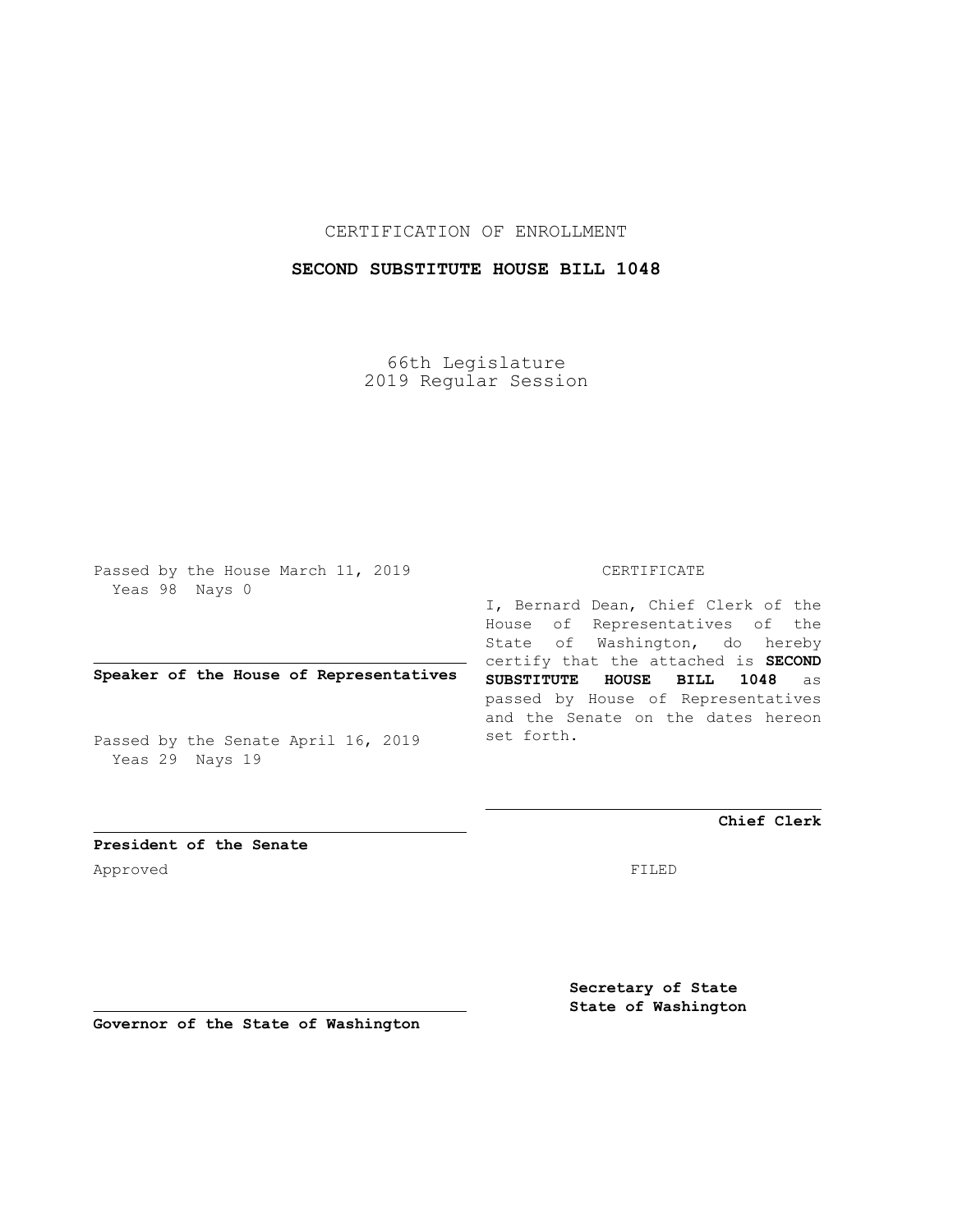## **SECOND SUBSTITUTE HOUSE BILL 1048**

Passed Legislature - 2019 Regular Session

**State of Washington 66th Legislature 2019 Regular Session**

**By** House Appropriations (originally sponsored by Representatives Goodman, Stokesbary, Jinkins, Macri, Appleton, Wylie, and Chambers)

READ FIRST TIME 02/21/19.

1 AN ACT Relating to modifying the process for prevailing parties 2 to recover judgments in small claims court; amending RCW 12.40.020, 3 12.40.030, 12.40.040, 12.40.050, 12.40.105, 12.40.120, 4.56.200, and 4 43.79.505; adding a new section to chapter 12.40 RCW; and repealing 5 RCW 12.40.110.

6 BE IT ENACTED BY THE LEGISLATURE OF THE STATE OF WASHINGTON:

7 **Sec. 1.** RCW 12.40.020 and 2011 1st sp.s. c 44 s 2 are each 8 amended to read as follows:

 $((+1))$  A small claims action shall be commenced by the plaintiff filing a claim, in the form prescribed by RCW 12.40.050, in the small 11 claims department. A filing fee of ((<del>fourteen</del>)) thirty-five dollars plus any surcharge authorized by RCW 7.75.035 shall be paid when the claim is filed. Any party filing a counterclaim, cross-claim, or third-party claim in such action shall pay to the court a filing fee 15 of ((fourteen)) thirty-five dollars plus any surcharge authorized by 16 RCW 7.75.035. Fifty cents of every filing fee shall be deposited into 17 the judicial stabilization trust account created in RCW 43.79.505 and used to fund indigent defense through the office of public defense. Fifty cents of every filing fee shall be deposited into the crime victims' compensation account created in RCW 7.68.045 and used to assist crime victims.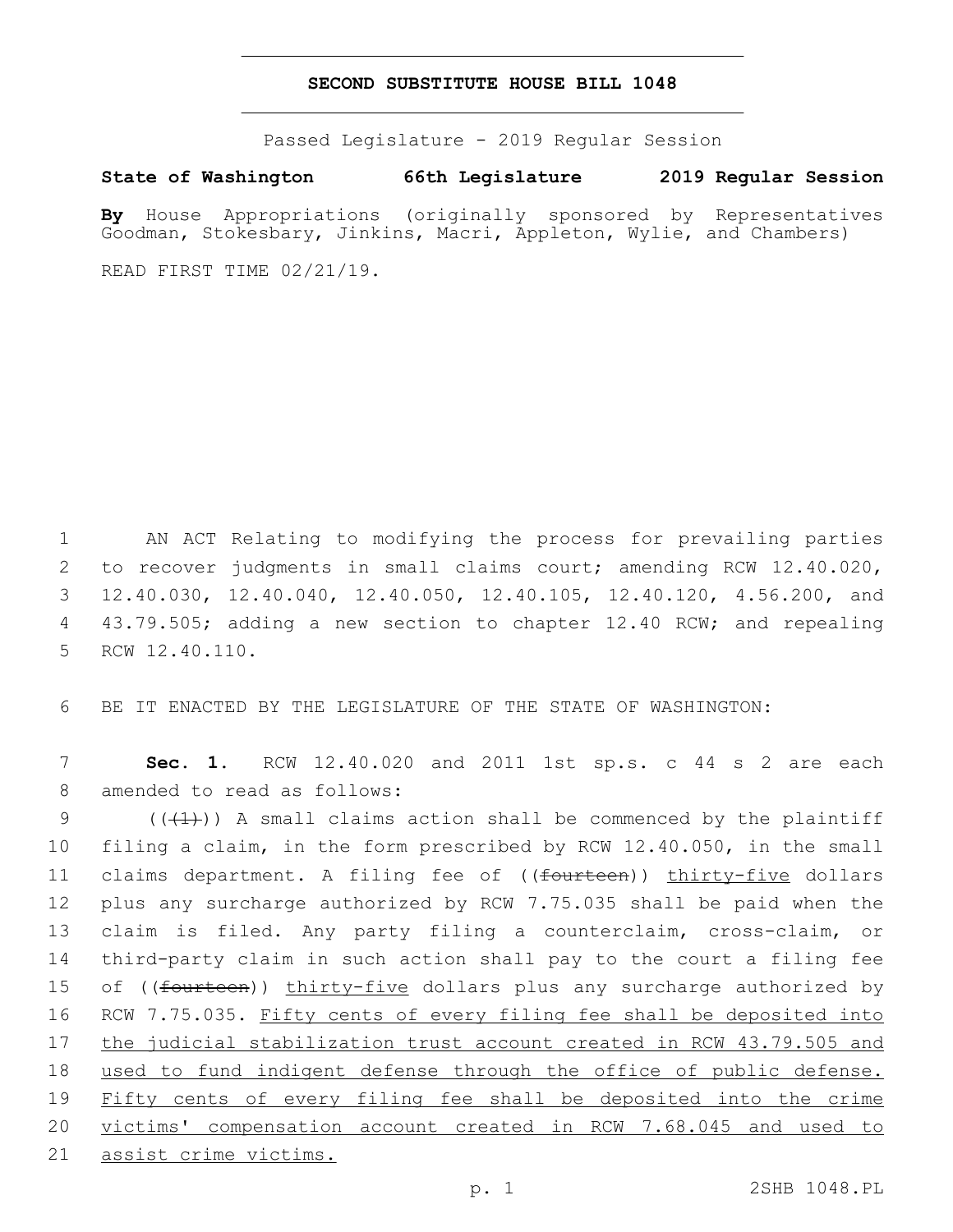(((2) Until July 1, 2013, in addition to the fees required by this section, an additional surcharge of ten dollars shall be charged on the filing fees required by this section, of which seventy-five percent must be remitted to the state treasurer for deposit in the judicial stabilization trust account and twenty-five percent must be 6 retained by the county.)

 **Sec. 2.** RCW 12.40.030 and 1997 c 352 s 1 are each amended to 8 read as follows:

 Upon filing of a claim, the court shall set a time for hearing on the matter. The court shall issue a notice of the claim which shall be served upon the defendant to notify the defendant of the hearing 12 date. A trial need not be held ((on this)) at the first 13 ((appearance)) hearing, if dispute resolution services are offered 14 instead of trial, or local practice rules provide ((that trials will 15 be held on different days)) for a pretrial hearing.

 **Sec. 3.** RCW 12.40.040 and 1997 c 352 s 2 are each amended to 17 read as follows:

18 The notice of claim ((can)) may be served either as provided for 19 the service of summons or complaint and notice in civil actions as described in RCW 4.28.080 or by registered or certified mail if a return receipt with the signature of the party being served is filed with the court. No other legal document or process is to be served with the notice of claim. Information from the court regarding the small claims department, local small claims procedure, dispute resolution services, or other matters related to litigation in the small claims department may be included with the notice of claim when 27 served.

 The notice of claim shall be served promptly after filing the 29 claim. Service must be complete at least ten calendar days prior to 30 the first hearing.

 The person serving the notice of claim shall be entitled to receive from the plaintiff, besides mileage, the fee specified in RCW 36.18.040 for such service; which sum, together with the filing fee set forth in RCW 12.40.020, shall be added to any judgment given for 35 plaintiff.

 **Sec. 4.** RCW 12.40.050 and 1984 c 258 s 62 are each amended to 37 read as follows: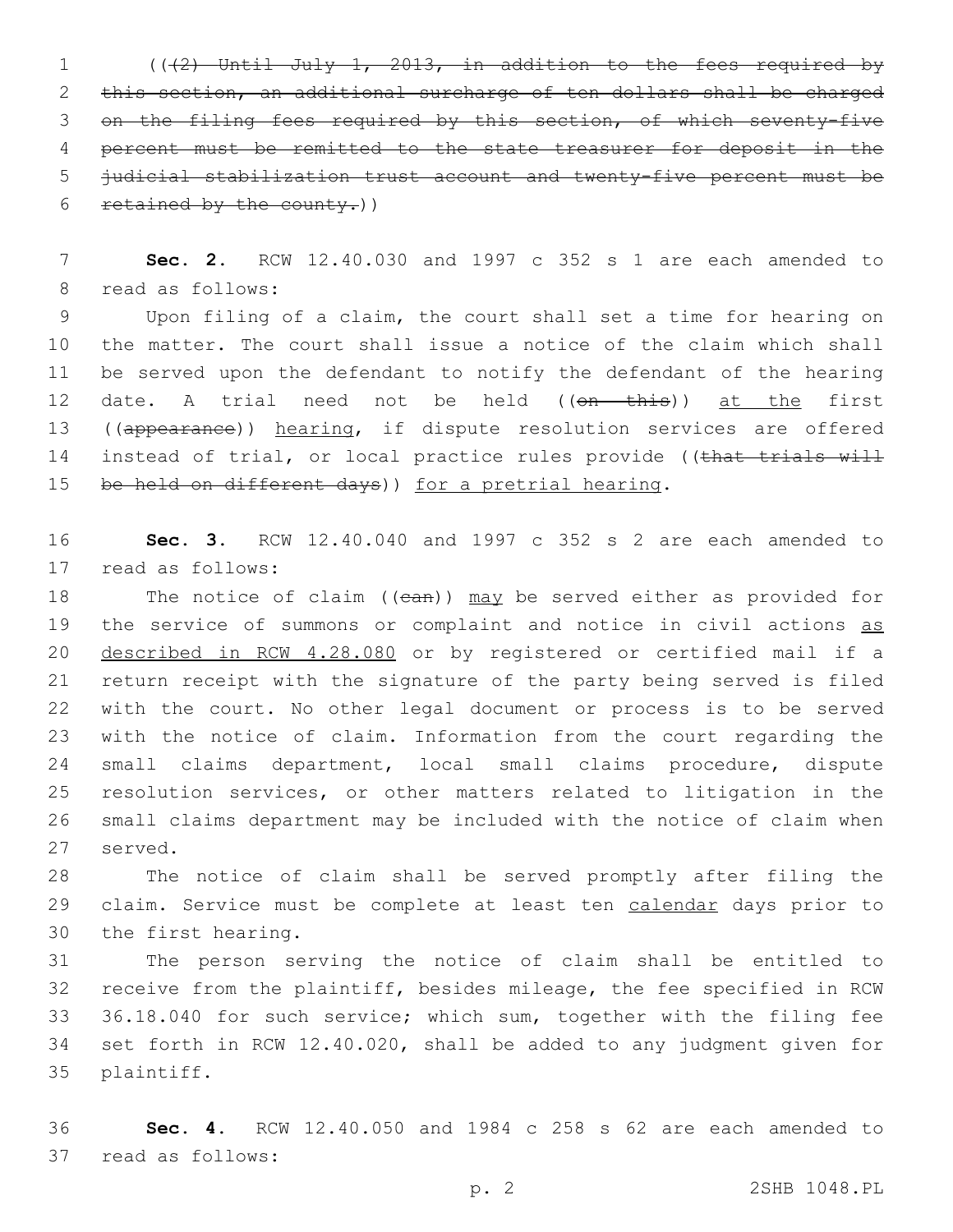A claim filed in the small claims department shall contain: (1) The name and address of the plaintiff; (2) a sworn statement, in brief and concise form, of the nature and amount of the claim and when the claim accrued; and (3) the name and residence of the defendant, if known to the plaintiff, for the purpose of serving the 6 notice of claim on the defendant.

7 **Sec. 5.** RCW 12.40.105 and 2004 c 70 s 1 are each amended to read 8 as follows:

9 ((If the losing party fails to pay the judgment within thirty 10 days or within the period otherwise ordered by the court, the 11 judgment shall be increased by: (1) An amount sufficient to cover 12 costs of certification of the judgment under RCW 12.40.110; (2) the 13 amount specified in RCW 36.18.012(2))) (1) Upon the judge's entry of 14 judgment in a small claims action, the judgment is certified as a 15 district court civil judgment and shall be increased by: (a) The 16 amount specified in RCW 36.18.012(2); (b) any post judgment interest 17 provided for in RCW 4.56.110 and  $19.52.020$ ; and  $((43+))$  (c) any other 18 costs incurred by the prevailing party to enforce the judgment, 19 including but not limited to reasonable attorneys' fees, without 20 regard to the jurisdictional limits on the small claims department.

21 (2) The clerk of the small claims department shall enter the 22 civil judgment on the judgment docket of the district court; and, as 23 in other judgments of district courts, once the judgment is entered 24 on the district court's docket garnishment, execution, and other 25 process on execution provided by law may issue thereon.

26 (3) A certified copy of the district court judgment shall be 27 provided to the prevailing party for no additional fee.

 (4) The prevailing party may file a transcript of the district 29 court civil judgment or a certified copy of the district court judgment with superior courts for entry in the superior courts' lien dockets with like effect as in other cases.

32 **Sec. 6.** RCW 12.40.120 and 1997 c 352 s 4 are each amended to 33 read as follows:

 No appeal shall be permitted from a judgment of the small claims department of the district court where the amount claimed was less than two hundred fifty dollars. No appeal shall be permitted by a party who requested the exercise of jurisdiction by the small claims department where the amount claimed by that party was less than one

p. 3 2SHB 1048.PL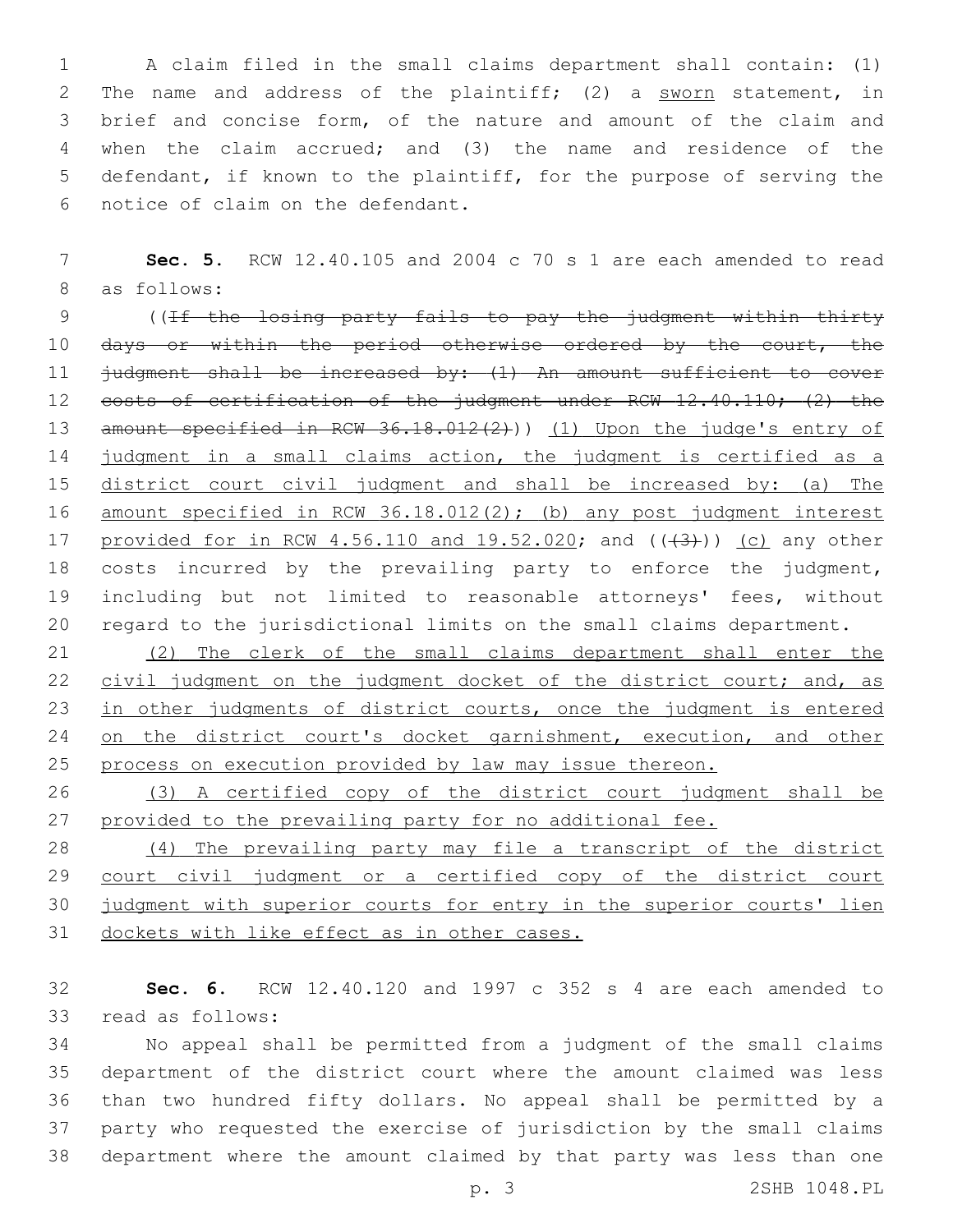thousand dollars. A party in default may seek to have the default 2 judgment set aside according to the civil court rules applicable to 3 setting aside judgments in district court.

 NEW SECTION. **Sec. 7.** A new section is added to chapter 12.40 5 RCW to read as follows:

 If the prevailing party receives payment of the judgment, the prevailing party shall file a satisfaction of such judgment with all courts in which the judgment was filed. If the prevailing party fails to file proof of satisfaction of the judgment, the party paying the judgment may file such notice with all courts in which the judgment 11 was filed.

 **Sec. 8.** RCW 4.56.200 and 2012 c 133 s 1 are each amended to read 13 as follows:

 The lien of judgments upon the real estate of the judgment debtor 15 shall commence as follows:

 (1) Judgments of the district court of the United States rendered or filed in the county in which the real estate of the judgment 18 debtor is situated, from the time of the entry or filing thereof;

 (2) Judgments of the superior court for the county in which the real estate of the judgment debtor is situated, from the time of the filing by the county clerk upon the execution docket in accordance 22 with RCW 4.64.030;

 (3) Judgments of the district court of the United States rendered in any county in this state other than that in which the real estate of the judgment debtor to be affected is situated, judgments of the supreme court of this state, judgments of the court of appeals of this state, and judgments of the superior court for any county other than that in which the real estate of the judgment debtor to be affected is situated, from the time of the filing of a duly certified abstract of such judgment with the county clerk of the county in which the real estate of the judgment debtor to be affected is 32 situated, as provided in this act;

 (4) Judgments of a district court of this state rendered or filed as a foreign judgment in a superior court in the county in which the real estate of the judgment debtor is situated, from the time of the 36 filing of a duly certified district court judgment or duly certified transcript of the docket of the district court with the county clerk of the county in which such judgment was rendered or filed, and upon

p. 4 2SHB 1048.PL